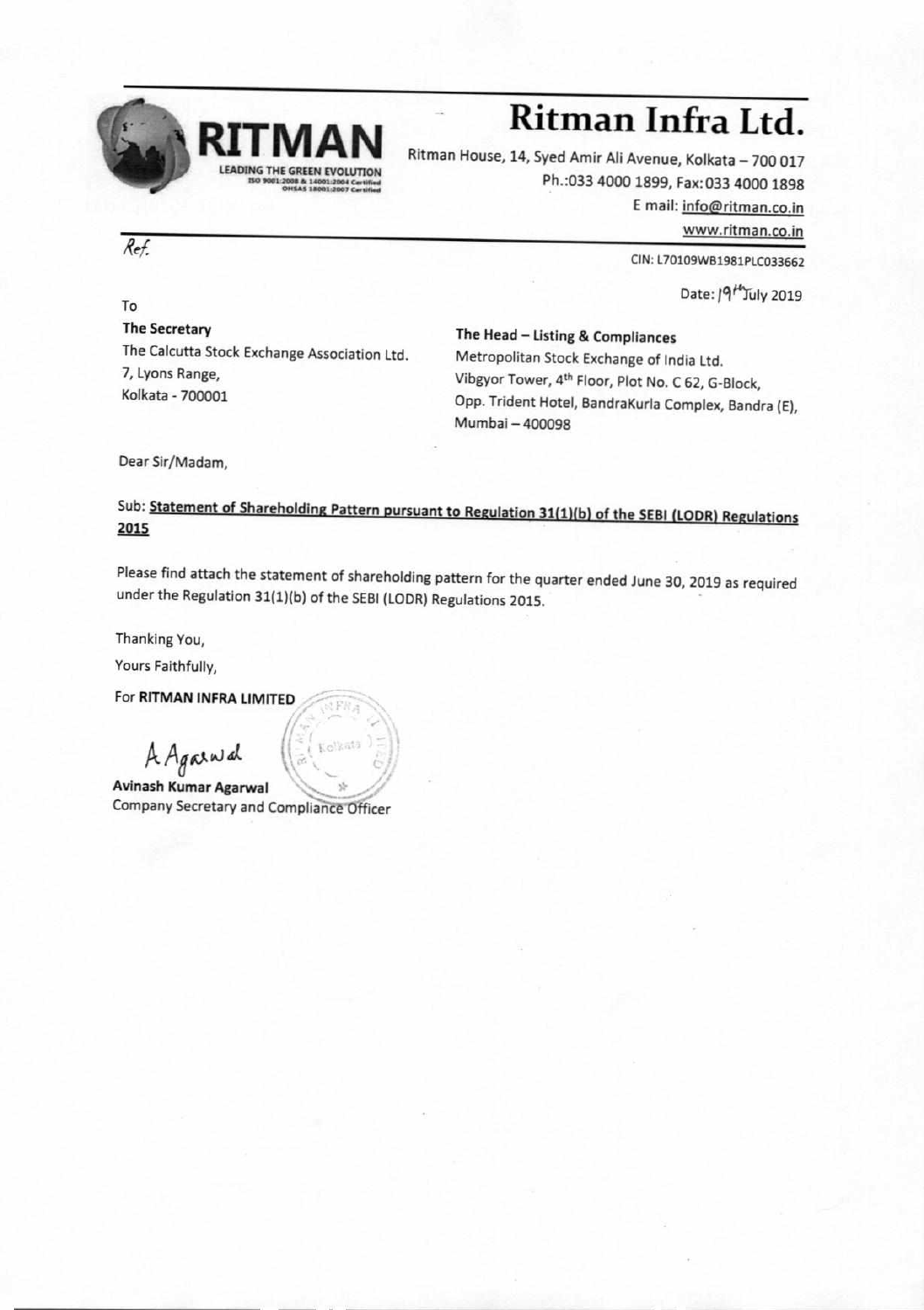## **Format of holding of specified securities**

**<sup>1</sup>**Name of Listed Entity : **RITMAN INFRA LTD. (CIN: L70109WB1981PLC033662)** 

2 Scrip Code/Name of Scrip/Class of Security **10022045 (CSE) / RITMAN (MSEI) / RITMAN INFRA LTD. / EQUITY** 

3 Share Holding Pattern Filed Under: Reg. 31(1)(a)/Reg. 31(1)(b)/ Reg. 31(1)(c) REG. 31(1)(b)<br>a. If under 31 (1) (b) then indicate the report for quarter ending 30/06/20

a. If under 31 (1) (b) then indicate the report for quarter ending 30/06/2019 30/06/2019 b. If under 31 (1)(c) then indicate date of allotment/extinguishment

4 **Declaration :** The Listed entity is required to submit the following declaration to the extent of submission of information:-<br>**Particulars Particulars** 

| 1.91 U U U 313                                                                           | Yes* | No* |
|------------------------------------------------------------------------------------------|------|-----|
| 1. Whether the Listed Entity has issued any partly paid up shares?                       |      | No  |
| 2. Whether the Listed Entity has issued any Convertible Securities or Warrants?          |      | No  |
| 3. Whether the Listed Entity has any shares against which depository receipt are issued? |      | No  |
| 4. Whether the Listed Entity has any shares in Locked-in?                                |      | No  |
| 5. Whether any shares held by promoters are pledge or otherwise encumbered?              |      | No  |

\* If the Listed Entity selects the option 'No' for the questions above, the columns for the partly paid up shares, Outstanding Convertible Securities/Warrants, depository receipts, locked-in shares, No of shares pledged or otherwise encumbered by promoters, as applicable, shall not be displayed at the time of dissemination on the Stock Exchange website. Also wherever there is 'No' declared by Listed Entity in above table the values will be considered as 'Zero' by default on submission of the format of holding of specified securities.

5 The tabular format for disclosure of holding of specified securities is as follows:-

•

 $A$ *Ag*<sup>a</sup>

**Annexure - I**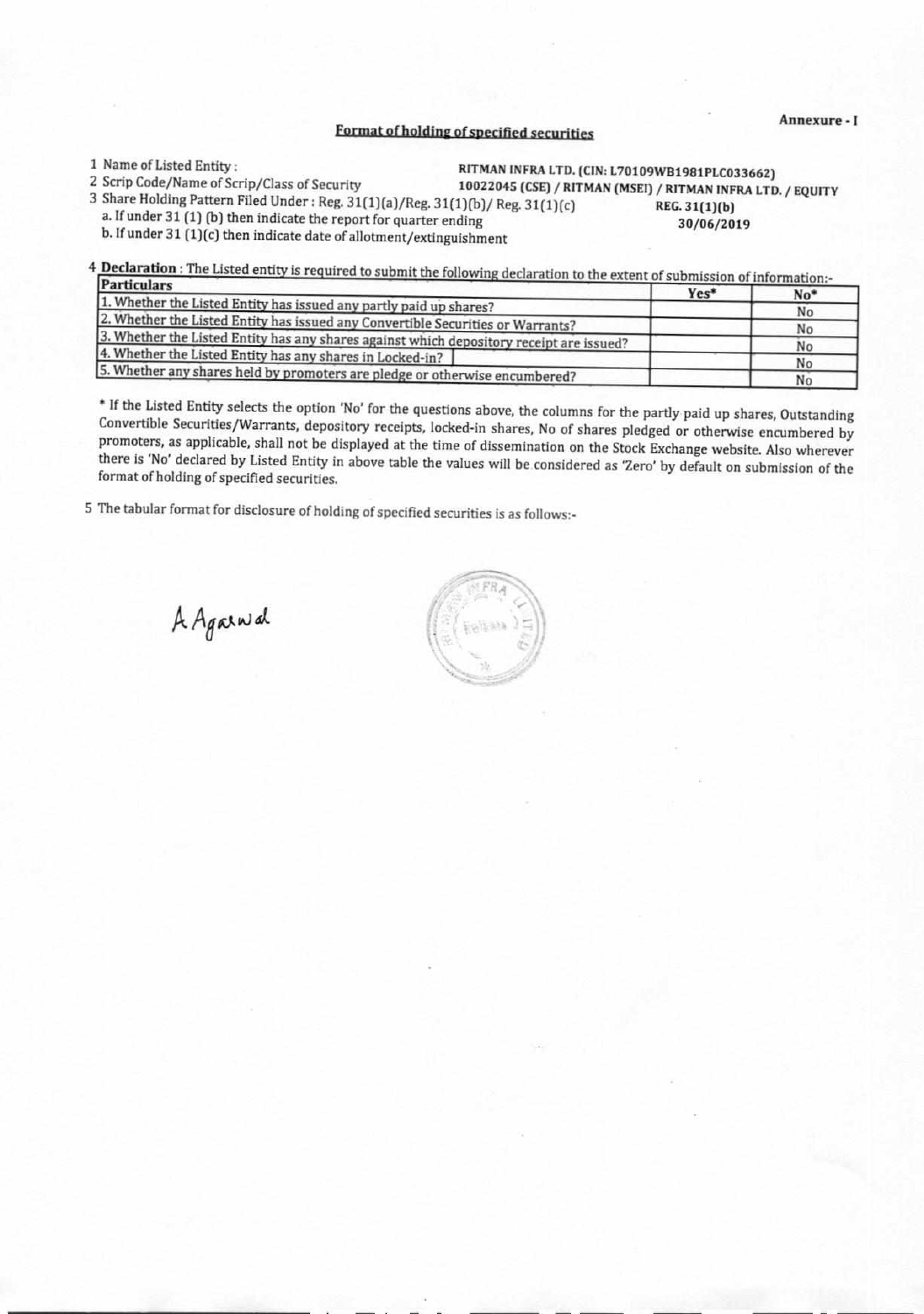RITMAN INFRA LTD. (CIN: L70109WB1981PLC033662)<br>Table 1 - Summary Statement holding of specified securities as on 30/06/2019

|                                                             | equity                                                                                                                   | dematerial<br>lized form<br>held in<br>shares         | (XIV)                                                                                          | 2344000                          | 840700                   |                                |                             |                                         | 3184700                  |
|-------------------------------------------------------------|--------------------------------------------------------------------------------------------------------------------------|-------------------------------------------------------|------------------------------------------------------------------------------------------------|----------------------------------|--------------------------|--------------------------------|-----------------------------|-----------------------------------------|--------------------------|
|                                                             | Number of shares   Number of<br>encumbered (XIII)<br>held (b)<br>of total<br>shares<br>As a %<br>pledged or<br>otherwise |                                                       | 0.0000                                                                                         | 0.0000                           |                          |                                |                             |                                         |                          |
|                                                             |                                                                                                                          |                                                       | No. (a)                                                                                        | $\overline{\phantom{0}}$         | $\overline{\circ}$       |                                |                             |                                         |                          |
|                                                             | Number of Locked in<br>shares (XII)                                                                                      |                                                       | As a % of<br>held (b)<br>shares<br>total                                                       | 0.0000                           | 0.0000                   |                                |                             |                                         | $\circ$                  |
|                                                             |                                                                                                                          |                                                       | No. (a)                                                                                        | $\circ$                          | 0                        |                                |                             |                                         | $\circ$                  |
|                                                             | Shareholding<br>assuming full<br>as a %                                                                                  | securities (as a<br>conversion of<br>convertible      | percentage of<br>dilluted share<br>$(XI) = (VII) + (X)$<br>As a % of<br>$(A+B+C2)$<br>capital) | 73.4221                          | 26.5779                  |                                |                             |                                         | 100.0000                 |
| No of                                                       | Underlying<br>shares                                                                                                     | outstanding<br>convertible<br>securities              | (including<br>Warrants)<br>$\mathbf{E}$                                                        | $\circ$                          | 0                        |                                |                             |                                         | $\overline{\phantom{0}}$ |
|                                                             |                                                                                                                          | Total as a<br>$(A+B+C)$<br>% of                       |                                                                                                | 73,4221                          | 26,5779                  |                                |                             |                                         | 100,0000                 |
|                                                             | securities (ix)                                                                                                          |                                                       |                                                                                                | 2344000                          | 848500                   |                                |                             |                                         | 3192500                  |
|                                                             |                                                                                                                          | Class eg:x Class eg:y Total<br>No of Voting Rights    |                                                                                                | $\overline{\circ}$               | $\overline{\phantom{0}}$ |                                |                             |                                         | ō                        |
|                                                             |                                                                                                                          |                                                       |                                                                                                | 2344000                          | 848500                   |                                |                             |                                         | 3192500                  |
| Shareholdin   Number of Voting Rights held in each class of | total no. of<br>g asa % of                                                                                               | as per SCRR.<br>1957) (VIII)<br>(calculated<br>shares | $As a \% of (A+BrC2)$                                                                          | 73.4221                          | 26.5779                  |                                | MA                          |                                         | 100,0000                 |
| Total nos.                                                  | shares held<br>$(VII) = (IV)+($                                                                                          | $V) + (VI)$                                           |                                                                                                | 2344000                          | 848500                   |                                |                             |                                         | 3192500                  |
| TA71001001<br>No. of shares                                 | underlying<br>Depository                                                                                                 | Receipts (VI)                                         |                                                                                                | $\overline{\phantom{0}}$         | $\circ$                  |                                |                             |                                         | $\overline{\phantom{0}}$ |
| No.of                                                       | Partly paid-<br>up euity                                                                                                 | shares held<br>ε                                      |                                                                                                | $\circ$                          | 0                        |                                |                             |                                         | $\circ$                  |
| No. of fully                                                | ders (III) equity shares<br>paid up                                                                                      | held (IV)                                             |                                                                                                | 2344000                          | 848500                   |                                |                             |                                         | 3192500                  |
|                                                             | sharehol                                                                                                                 |                                                       |                                                                                                | Z                                | $\overline{31}$          |                                |                             |                                         | 33                       |
| Category of Nos. of                                         | shareholder<br>Ξ                                                                                                         |                                                       |                                                                                                | Promoter &<br>Promoter<br>dno.fa | Public                   | Non Public<br>Promoter-<br>Non | Underlyong<br>Shares<br>DRs | Shares held<br>Employee<br>Trusts<br>Σy | Total                    |
| Cate                                                        | $\frac{1}{4}$                                                                                                            |                                                       |                                                                                                | E                                | $\Xi$                    | G                              | $\overline{c}$              | $\overline{c}$                          |                          |

FRA AAgand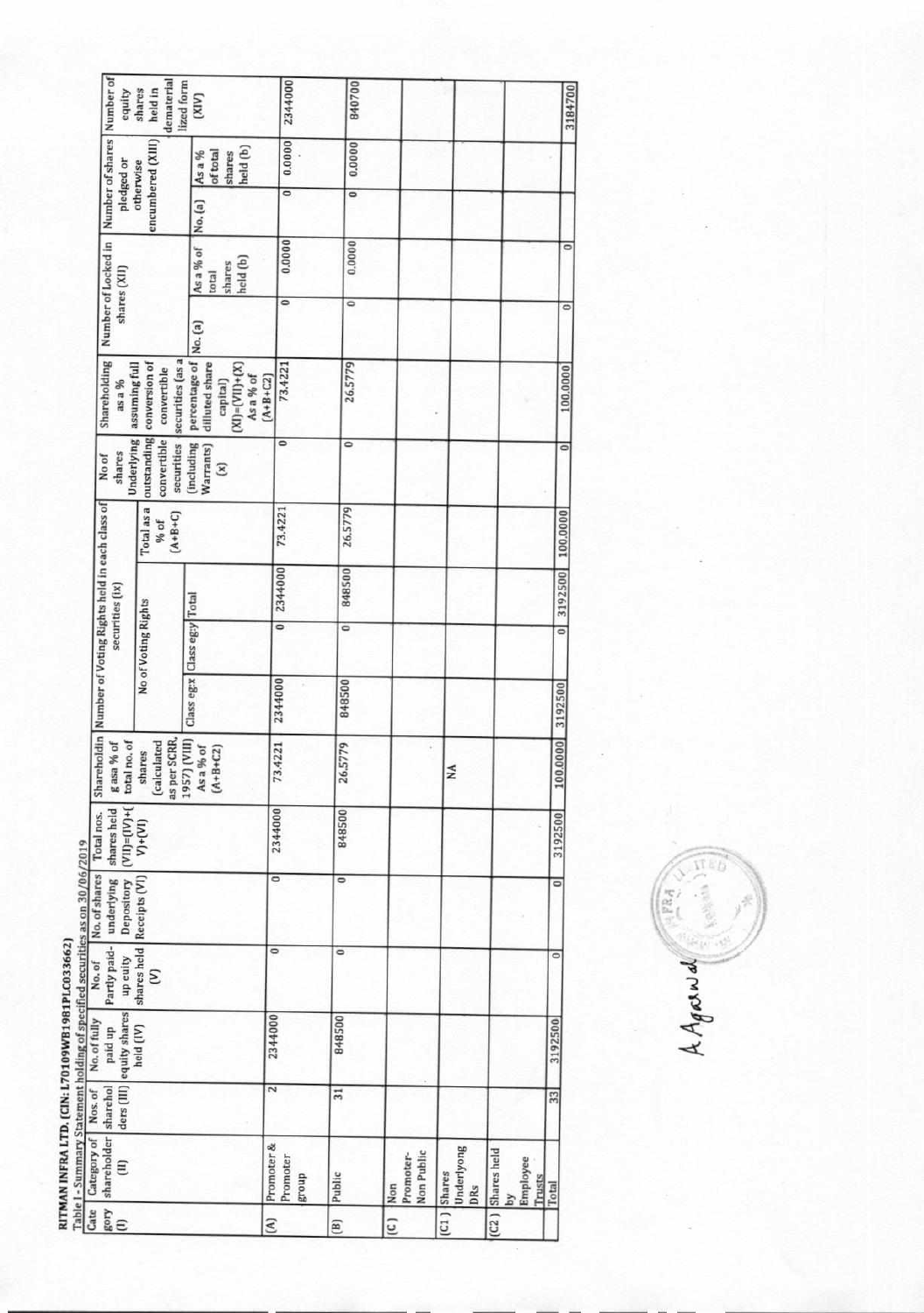|                                                                          | Table II- Statement Showing shareholding pattern of the Promoter and Promoter Group as on 30/06/2019<br>Category & Name of the                                                                                                                                                                                                                                                                                                                    | PAN (II)                 | Nos. of                                           | No. of fully                                        | Partly                                                      | Nos. of                         | Total nos.                                       | Shareholding %                                              |                                          |                            | Number of Voting Rights held in each class of |                                          |                                                                                                 |                                                                                                                                      |              |                                       |                                       |                                               |                                          |
|--------------------------------------------------------------------------|---------------------------------------------------------------------------------------------------------------------------------------------------------------------------------------------------------------------------------------------------------------------------------------------------------------------------------------------------------------------------------------------------------------------------------------------------|--------------------------|---------------------------------------------------|-----------------------------------------------------|-------------------------------------------------------------|---------------------------------|--------------------------------------------------|-------------------------------------------------------------|------------------------------------------|----------------------------|-----------------------------------------------|------------------------------------------|-------------------------------------------------------------------------------------------------|--------------------------------------------------------------------------------------------------------------------------------------|--------------|---------------------------------------|---------------------------------------|-----------------------------------------------|------------------------------------------|
|                                                                          | Shareholders (I)                                                                                                                                                                                                                                                                                                                                                                                                                                  |                          | shareho<br>Iders<br>E                             | shares held<br>paid up<br>equity                    | qu-binq<br>equity<br>shares                                 | underlyin<br>shares<br>60       | shares held<br>$(VII) = (VI) + ($<br>$V_1+ (VI)$ | calculated as per<br><b>SCRR(1957) As</b><br>a% of (A+B+C2) |                                          |                            | securities (IX)                               |                                          | Underly<br>shares<br>No of                                                                      | Shareholding<br>assuming full<br>as a %                                                                                              | shares (XII) | Number of Locked in                   |                                       | Number of shares<br>pledged or<br>otherwise   | shares held<br>Number of<br>equity       |
|                                                                          |                                                                                                                                                                                                                                                                                                                                                                                                                                                   |                          |                                                   | E                                                   | ε                                                           | Depositor                       |                                                  | (IIII)                                                      |                                          | <b>No of Voting Rights</b> |                                               | Total as a %                             | lng                                                                                             | conversion of                                                                                                                        |              |                                       |                                       | encumbered (XIII)                             | s                                        |
|                                                                          |                                                                                                                                                                                                                                                                                                                                                                                                                                                   |                          |                                                   |                                                     |                                                             | Receipts<br>E<br>$\overline{ }$ |                                                  |                                                             | Class x                                  | Class y                    | Total                                         | Voting rights<br>of Total                | converti<br>outstan<br>securiti<br>(includi<br>Warran<br>ding<br>$(s)$ $(X)$<br>ble<br>es<br>la | securities (as<br>$(X1) = (V11) + (X)$<br>share capital)<br>convertible<br>a percentage<br>of diluted<br>As a % of<br>$(A + B + C2)$ | No. (a)      | total shares<br>As a % of<br>held (b) |                                       | total shares<br>No. (a) As a % of<br>held (b) | dematerializ<br>ed form<br>(XIV)         |
| $\Xi$<br>Ξ<br>E<br>$\Xi$<br>$\Xi$<br>$\Xi$<br>$\overline{2}$<br>ees<br>Θ | Individual <sup>®</sup> /Hindu undivided<br>Financial Institutions/Banks<br>Ritman Commercial Pvt. Ltd.<br>Central Government/State<br>ndividuals (Non-Resident<br>Foreign Portfolio Investor<br>Ritman Concrete Pvt. Ltd.<br>Individuals/Foreign<br>Any Other (specify)<br>Any Other (specify)<br><b>Bodies Corporate</b><br>Government (s)<br>Government<br>ndividuals)<br>nstitutions<br>Sub Total<br>Sub Total<br>Foreign<br>Family<br>Indian | AACCR7374M<br>AADCR4006K | 2<br>$-1$ $\sim$<br>$\overline{\phantom{a}}$<br>c | 2344000<br>1172000<br>1172000<br>2344000<br>$\circ$ | $\begin{array}{c} \circ \\ \circ \\ \circ \end{array}$<br>0 | $\circ$<br>$\circ$<br>O         | 2344000<br>1172000<br>1172000<br>2344000         | 36.7110<br>36.7110<br>73.4221<br>73.4221                    | 2344000<br>1172000<br>1172000<br>2344000 | 0000                       | 2344000<br>1172000<br>1172000<br>2344000      | 36.7110<br>36.7110<br>73.4221<br>73.4221 | 0000                                                                                            | 36.7110<br>36.7110<br>73.4221<br>73.4221                                                                                             | 0000         | 0.0000<br>0.0000<br>0.0000<br>0.0000  | $\circ$<br>$\circ$<br>$\circ$ $\circ$ | 0.0000<br>0.0000<br>0,0000<br>0.0000          | 2344000<br>1172000<br>1172000<br>2344000 |
|                                                                          | <b>Total Shareholding of Promoter</b>                                                                                                                                                                                                                                                                                                                                                                                                             |                          |                                                   |                                                     |                                                             |                                 | $\circ$                                          | 0,0000                                                      | $\circ$                                  | õ                          | $\overline{\phantom{a}}$                      | 0.0000                                   | ಠ                                                                                               | 0.0000                                                                                                                               | ٥            | 0.0000                                | ö                                     | 0.0000                                        | ۰                                        |
|                                                                          | and Promoter Group<br>$A = A[(1) + (A)[2]$                                                                                                                                                                                                                                                                                                                                                                                                        |                          | Z                                                 | 2344000                                             | ۰                                                           | $\overline{0}$                  | 2344000                                          | 73.4221                                                     | 2344000                                  | ۰                          | 2344000                                       | 73.4221                                  | $\overline{\phantom{a}}$                                                                        | 73.4221                                                                                                                              | ۰            | 0.0000                                |                                       | 0.0000                                        |                                          |

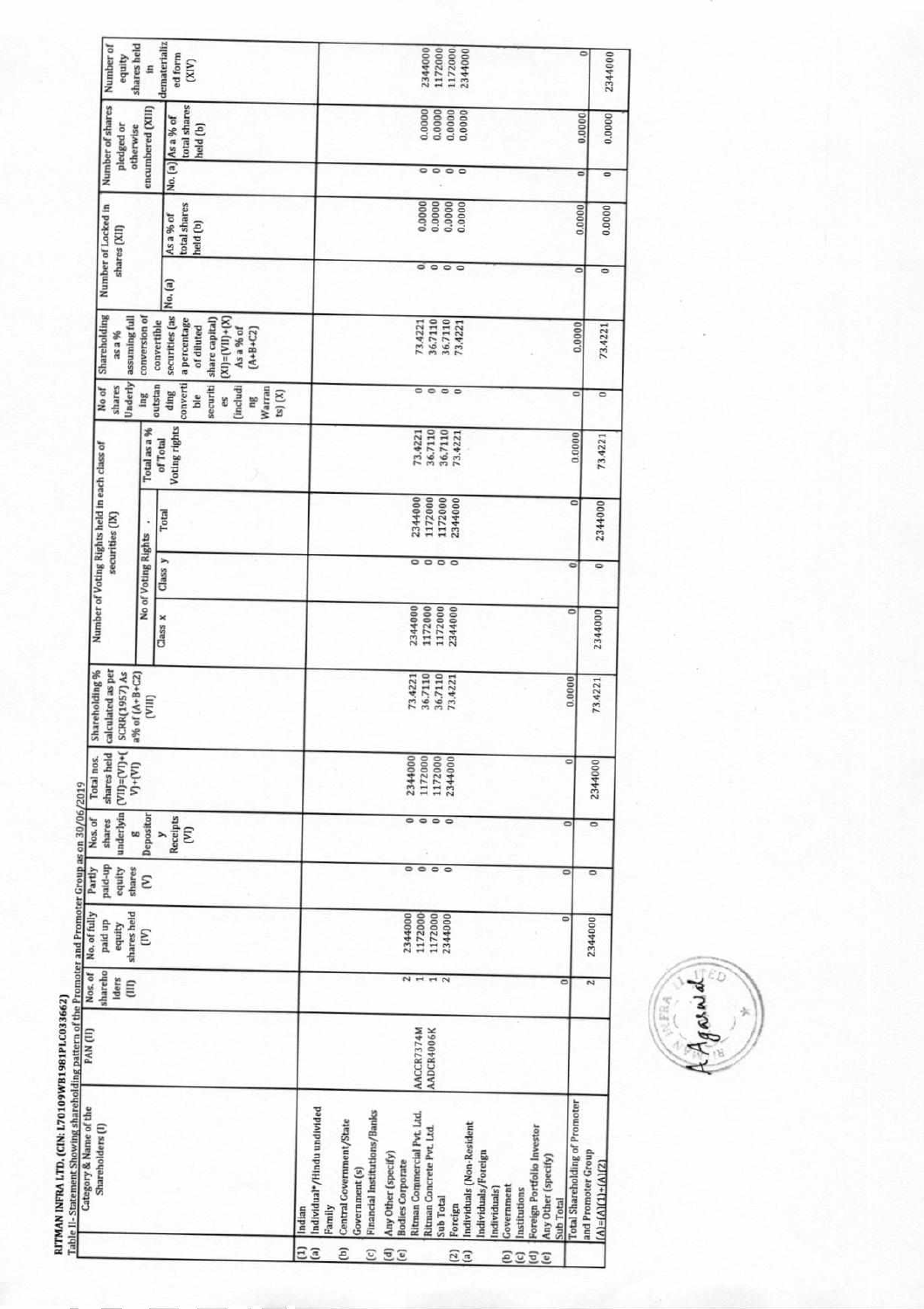| shares held<br>Number of<br>equity<br>S                              | dematerializ<br>ed form<br>(200)                                                                        |                                                                                                                                                                                                                                                                                       | $\circ$                                                                                                  | 45200                                                                                                                                                                                                        |                           |                                                                                            | 795500<br>265000                                                                         | 265000                                | 265000                            |                                        | 840700<br>840700               |
|----------------------------------------------------------------------|---------------------------------------------------------------------------------------------------------|---------------------------------------------------------------------------------------------------------------------------------------------------------------------------------------------------------------------------------------------------------------------------------------|----------------------------------------------------------------------------------------------------------|--------------------------------------------------------------------------------------------------------------------------------------------------------------------------------------------------------------|---------------------------|--------------------------------------------------------------------------------------------|------------------------------------------------------------------------------------------|---------------------------------------|-----------------------------------|----------------------------------------|--------------------------------|
| Number of shares<br>encumbered [XIII]<br>pledged or<br>otherwise     | total shares<br>As a % of<br>held (b)                                                                   |                                                                                                                                                                                                                                                                                       |                                                                                                          |                                                                                                                                                                                                              |                           |                                                                                            |                                                                                          |                                       |                                   |                                        |                                |
|                                                                      | No. (a)                                                                                                 |                                                                                                                                                                                                                                                                                       |                                                                                                          |                                                                                                                                                                                                              |                           |                                                                                            | ≨≨                                                                                       |                                       |                                   |                                        |                                |
| Number of Locked in<br>shares (XII)                                  | shares held<br>As a % of<br>total<br>$\Xi$                                                              |                                                                                                                                                                                                                                                                                       | 0.0000 NA                                                                                                | 0.0000 NA                                                                                                                                                                                                    |                           |                                                                                            | 0.0000                                                                                   | 0.0000 NA                             | 0.0000 NA                         |                                        | 0.0000 NA<br>0.0000 NA         |
|                                                                      | No. (a)                                                                                                 |                                                                                                                                                                                                                                                                                       | $\circ$                                                                                                  | $\overline{\phantom{0}}$                                                                                                                                                                                     |                           |                                                                                            | $\circ$                                                                                  | 0                                     | $\circ$                           |                                        | $\circ$<br>$\circ$             |
| a % assuming full<br>Shareholding as<br>conversion of<br>convertible | $(X)=(VII)+(X)$ As<br>a % of (A+B+C2)<br>securities (as a<br>percentage of<br>diluted share<br>capital) |                                                                                                                                                                                                                                                                                       | 0.0000                                                                                                   | 1.6601                                                                                                                                                                                                       |                           |                                                                                            | 24.9178<br>8.3007                                                                        | 8.3007                                | 8.3007                            |                                        | 26.5779<br>26,5779             |
| Underlying<br>outstanding<br>convertible<br>shares<br>No of          | (including<br>Warrants)<br>securities<br>g                                                              |                                                                                                                                                                                                                                                                                       | ۰                                                                                                        | $\circ$                                                                                                                                                                                                      |                           |                                                                                            | $\circ$                                                                                  | $\circ$                               | ۰                                 | $\circ$                                | $\circ$                        |
| Total as a                                                           | % of Total<br>Voting<br>rights                                                                          |                                                                                                                                                                                                                                                                                       | 0.0000                                                                                                   | 1.6601                                                                                                                                                                                                       |                           |                                                                                            | 24.9178<br>8,3007                                                                        | 8,3007                                | 8.3007                            | 26.5779                                | 26.5779                        |
| Number of Voting Rights held in each class of<br>securities (IX)     | Total                                                                                                   |                                                                                                                                                                                                                                                                                       | ۰                                                                                                        | 53000                                                                                                                                                                                                        |                           |                                                                                            | 795500<br>265000                                                                         | 265000                                | 265000                            | 848500                                 | 848500                         |
| No of Voting Rights                                                  | Class y                                                                                                 |                                                                                                                                                                                                                                                                                       | ۰                                                                                                        | ۰                                                                                                                                                                                                            |                           |                                                                                            | $\circ$ $\circ$                                                                          | $\circ$                               | ۰                                 | ۰                                      | ۰                              |
|                                                                      | Class x                                                                                                 |                                                                                                                                                                                                                                                                                       | $\circ$                                                                                                  | 53000                                                                                                                                                                                                        |                           |                                                                                            | 795500<br>265000                                                                         | 265000                                | 265000                            | 848500                                 | 848500                         |
| Shareholdi<br>calculated<br><b>SCRR(195</b><br>as per<br>ng %        | $(A+ B + C2)$<br>7) As a%<br>[VIII]<br>ō                                                                |                                                                                                                                                                                                                                                                                       | 0.0000                                                                                                   | 1.6601                                                                                                                                                                                                       |                           |                                                                                            | 24.9178<br>8.3007                                                                        | 8,3007                                | 8.3007                            | 26,5779                                | 26.5779                        |
| shares held<br>$(W) = (W) + (W)$<br>Total nos.<br>$V) + (VI)$        |                                                                                                         |                                                                                                                                                                                                                                                                                       | $\circ$                                                                                                  | 53000                                                                                                                                                                                                        |                           |                                                                                            | 795500<br>265000                                                                         | 265000                                | 265000                            | 848500                                 | 848500                         |
| underlyin<br>Depositor<br>shares<br>Nos. of<br>50                    | Receipts<br>E<br>S,                                                                                     |                                                                                                                                                                                                                                                                                       | $\circ$                                                                                                  | $\circ$                                                                                                                                                                                                      |                           |                                                                                            | $\circ$ $\circ$                                                                          | $\circ$                               | $\circ$                           | $\circ$                                | $\circ$                        |
| paid-up<br>equity<br>Partly<br>shares<br>ε                           |                                                                                                         |                                                                                                                                                                                                                                                                                       | ۰                                                                                                        | $\circ$                                                                                                                                                                                                      |                           |                                                                                            | $\circ$ $\circ$                                                                          | $\circ$                               | $\circ$                           | $\circ$                                | $\circ$                        |
| shares held<br>No. of fully<br>paid up<br>equity<br>E                |                                                                                                         |                                                                                                                                                                                                                                                                                       | ۰                                                                                                        | 53000                                                                                                                                                                                                        |                           |                                                                                            | 795500<br>265000                                                                         | 265000                                | 265000                            | 848500                                 | 848500                         |
| shareho<br>Iders<br>Ξ                                                |                                                                                                         |                                                                                                                                                                                                                                                                                       | $\circ$                                                                                                  | 27                                                                                                                                                                                                           |                           |                                                                                            | t                                                                                        | ⊶                                     |                                   | 51                                     | $\overline{31}$                |
|                                                                      |                                                                                                         |                                                                                                                                                                                                                                                                                       |                                                                                                          |                                                                                                                                                                                                              |                           |                                                                                            | AABCF6671N                                                                               | AABC04133G                            | AACCJ5145N                        |                                        |                                |
| Shareholders (I)                                                     |                                                                                                         | Provident Funds/Pension Funds<br>Alternate Investment Funds<br>Financial Institutions/Banks<br>Foreign Portfolio Investors<br><b>Foreign Venture Capital</b><br>Venture Capital Funds<br>Insurance Companies<br>Mutual Funds/UT1<br>Institutions<br>Investors<br>日耳耳切音<br><u>ຄອສລ</u> | Government(s)/President of<br>Central Government/State<br>Any Other (specify)<br>Sub Total<br>India<br>ឆ | holding nominal share capital in<br>holding nominal share capital<br>ii. Individual shareholders<br>i. Individual shareholders<br>excess of Rs.2 lakhs<br>Non-Institutions<br>upto Rs.2lakhs<br>Individuals- | NBFCS registered with RBI | <b>Overseas Depositories (holding</b><br>DRs) (balancing figure)<br><b>Employee Trusts</b> | Fastner Machinery Dealers Pvt.<br>Any Other (specify)<br><b>Bodies</b> Corporate<br>Ltd. | Original Fashion Traders Pvt.<br>Ltd. | Jaguar Infra Developers Pvt. Ltd. | Total Public Shareholding<br>Sub Total | $B = (B)(1) + (B)(2) + (B)(3)$ |

RITMAN INFRA LTD. (CIN: L70109WB1981PLC033662)<br>Table III- Statement Showing shareholding pattern of the Public shareholder as on 30/06/2019

AAgama ó